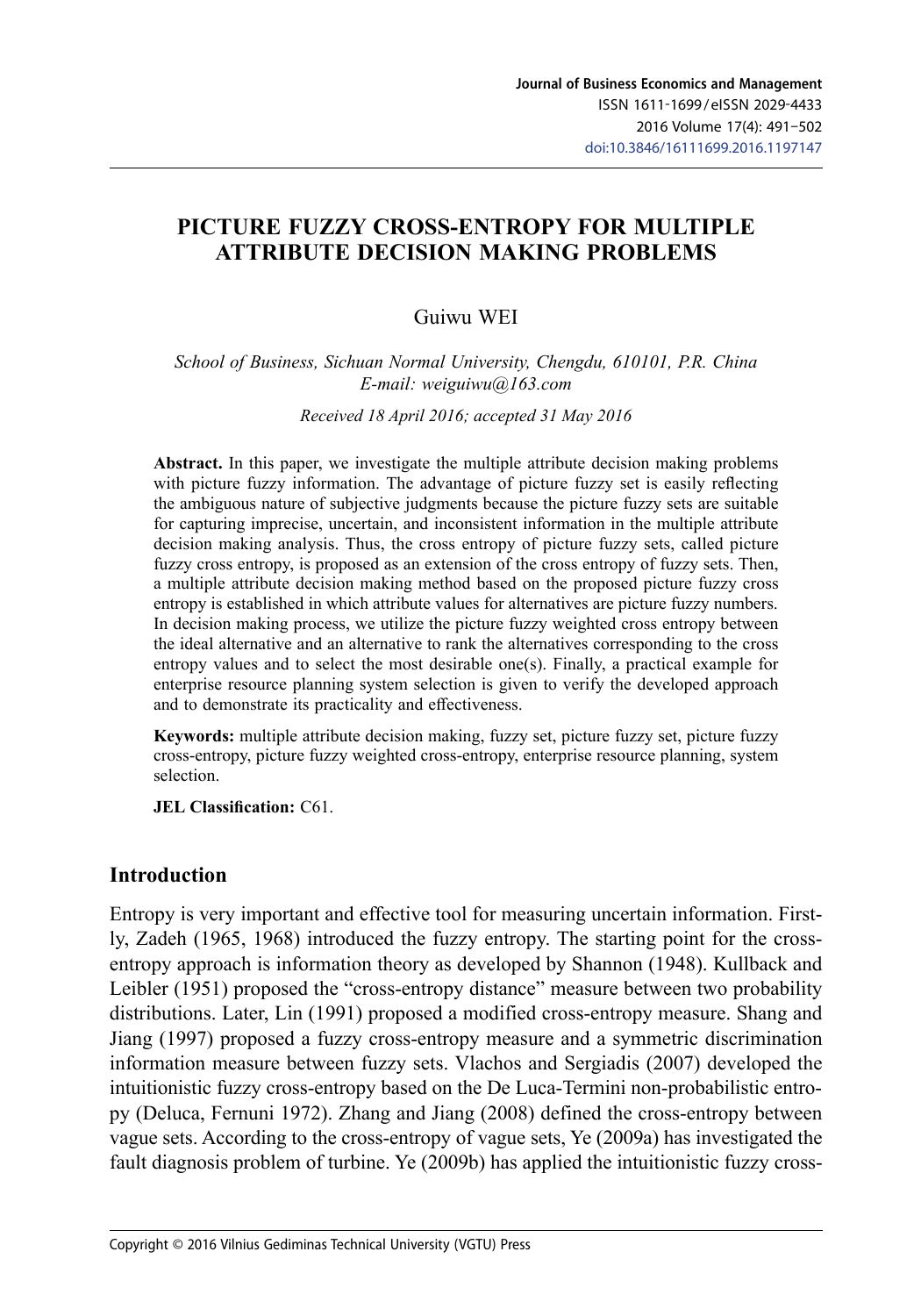entropy to multicriteria fuzzy decision-making problems. Ye (2011) proposed an intervalvalued intuitionistic fuzzy cross-entropy for multiple attribute decision making problems on the basis of the vague cross-entropy. Xia and Xu (2012) proposed some cross-entropy and entropy formulas for intuitionstic fuzzy sets and applied them to group decisionmaking. For interval-valued intuitionistic fuzzy sets, Zhang and Jiang (2010) proposed the entropy and cross-entropy concepts and discussed the connections among some important information measures. Xu and Xia (2012) introduced the concepts of entropy and cross-entropy for hesitant fuzzy information, and discuss their desirable properties.

Recently, Cuong (2013) proposed picture fuzzy set (PFS) and investigated the some basic operations and properties of PFS. The picture fuzzy set is characterized by three functions expressing the degree of membership, the degree of neutral membership and the degree of non-membership. The only constraint is that the sum of the three degrees must not exceed 1. Basically, PFS based models can be applied to situations requiring human opinions involving more answers of types: yes, abstain, no, refusal, which can't be accurately expressed in the traditional FS and IFS. Until now, some progress has been made in the research of the PFS theory. Singh (2014) investigated the correlation coefficients for picture fuzzy set and apply the correlation coefficient to clustering analysis with picture fuzzy information. Son (2015) and Thong and Son (2015) introduced several novel fuzzy clustering algorithms on the basis of picture fuzzy sets and applications to time series forecasting and weather forecasting. Thong (2015) developed a novel hybrid model between picture fuzzy clustering and intuitionistic fuzzy recommender systems for medical diagnosis and application to health care support systems.

Due to the advantage of picture fuzzy set is easily reflecting the ambiguous nature of subjective judgments because the picture fuzzy sets are suitable for capturing imprecise, uncertain, and inconsistent information in actual multiple attribute decision making analysis as mentioned above, it is necessary to develop some cross-entropy measures for picture fuzzy set. In order to do so, the remainder of this paper is set out as follows. In the next section, we introduce some basic concepts related to intuitionistic fuzzy set and picture fuzzy sets. In Section 2, we shall propose the picture fuzzy cross-entropy and picture fuzzy weighted cross-entropy. In Section 3, based on picture fuzzy weighted cross-entropy, we shall present the model for multiple attribute decision making problems with picture fuzzy information. In Section 4, we shall present a numerical example for enterprise resource planning (ERP) system selection with picture fuzzy information in order to illustrate the method proposed in this paper. The last section concludes the paper with some remarks.

#### **1. Preliminaries**

In the following, we introduce some basic concepts related to intuitionistic fuzzy sets. **Definition 1** (Atanassov 1986, 1989). An IFS *A* in *X* is given by:

$$
A = \left\{ \left\langle x, \mu_A(x), \nu_A(x) \right\rangle \middle| x \in X \right\},\tag{1}
$$

where  $\mu_A : X \to [0,1]$  and  $v_A : X \to [0,1]$ , where,  $0 \le \mu_A(x) + v_A(x) \le 1$ ,  $\forall x \in X$ . The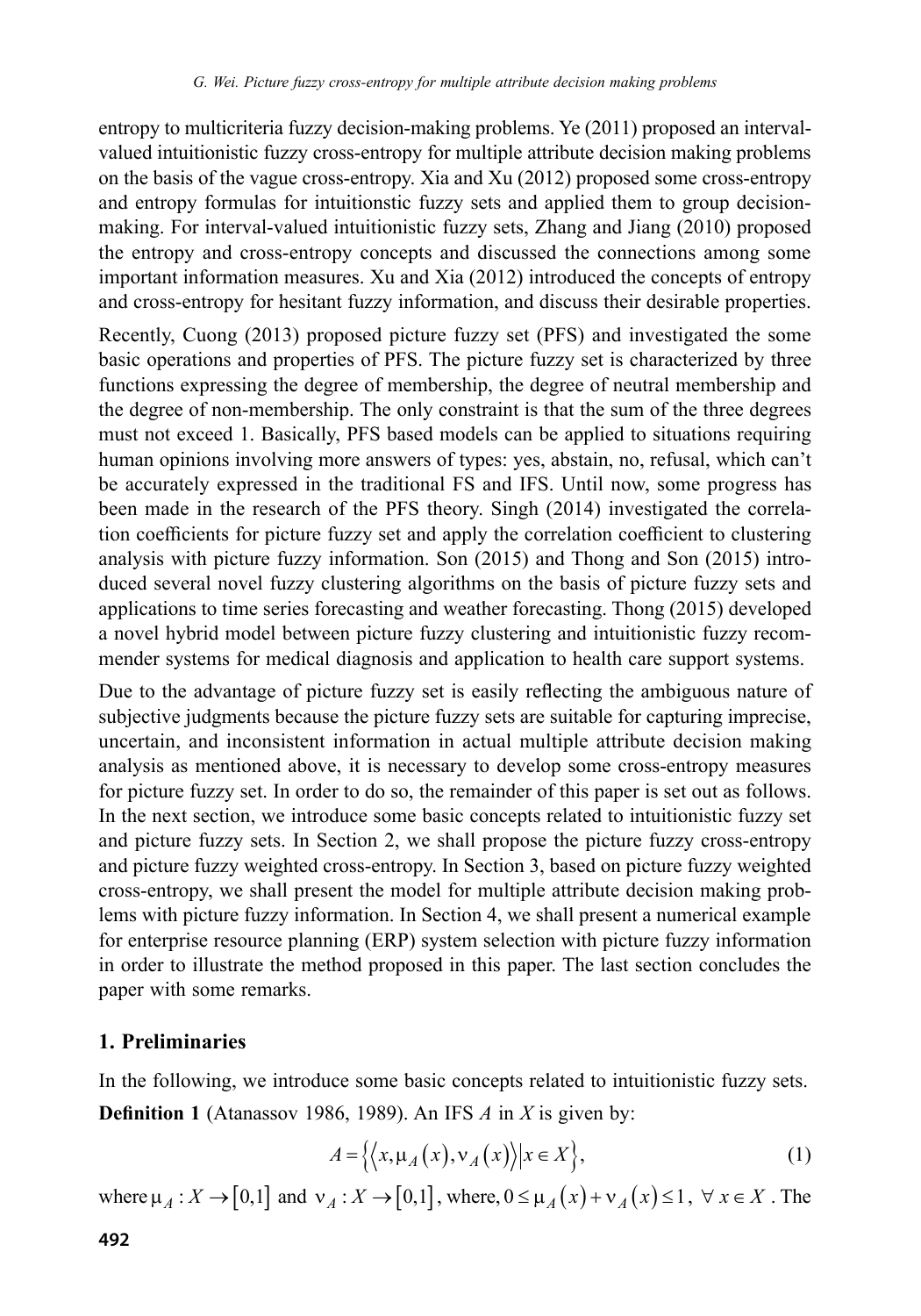number  $\mu_A(x)$  and  $v_A(x)$  represents, respectively, the membership degree and nonmembership degree of the element *x* to the set *A*.

The intuitionistic fuzzy sets have received more and more attention since its appearance. Kosareva and Krylovas (2013) established the types of intuitionistic fuzzy numbers and the exponent values of the generalized weighted averaging operator having the least error probabilities considering alternatives ranking. Razavi Hajiagha *et al.* (2013) defined a complex proportional assessment method for group decision making in an interval-valued intuitionistic fuzzy environment. Krohling *et al.* (2013) also extended the intuitionistic fuzzy TODIM to multi-criteria decision making. Chen (2014) proposed the interval-valued intuitionistic fuzzy QUALIFLEX method with a likelihood-based comparison approach for multiple criteria decision analysis. Lourenzutti and Krohling (2013) developed the TODIM method in a intuitionistic fuzzy and random environment. Wu *et al.* (2013) researched on the AHP with interval-valued intuitionistic fuzzy sets and its application in multi-criteria decision making problems. Zavadskas *et al.* (2014) proposed the extension of weighted aggregated sum product assessment with intervalvalued intuitionistic fuzzy numbers. Wang and Liu (2014) developed some hesitant fuzzy geometric operators for multiple attribute group decision making. Razavi Hajiagha *et al.* (2015) evolved a linear programming technique for MAGDM problems with interval valued intuitionistic fuzzy information. Wu (2015) proposed a SD-IITFOWA operator and TOPSIS based approach for MAGDM problems with intuitionistic trapezoidal fuzzy numbers. Abdullah and Najib (2016) developed a new preference scale MCDM method based on interval-valued intuitionistic fuzzy sets and the analytic hierarchy process. Although, intuitionistic fuzzy set theory (Atanassov 1986, 1989) has been successfully applied in different areas, but there are situations in real life which can't be represented by intuitionistic fuzzy sets. Picture fuzzy sets are extension of intuitionistic fuzzy sets. Picture fuzzy set (Cuong 2013) based models may be adequate in situations when we face human opinions involving more answers of types: yes, abstain, no, refusal. It can be considered as a powerful tool represent the uncertain information in the process of patterns recognition and cluster analysis.

**Definition 2** (Cuong 2013). A picture fuzzy set (PFS) A on the universe *X* is an object of the form:

$$
A = \{ \langle x, \mu_A(x), \eta_A(x), \nu_A(x) \rangle | x \in X \},\tag{2}
$$

where  $\mu_A(x) \in [0,1]$  is called the "degree of positive membership of *A*",  $\eta_A(x) \in [0,1]$  is called the "degree of neutral membership of *A*"and  $v_A(x) \in [0,1]$ is called the "degree of negative membership of *A*", and  $\mu_A(x)$ ,  $\eta_A(x)$ ,  $\dot{v}_A(x)$  satisfy the following condition:  $0 \le \mu_A(x) + \eta_A(x) + \nu_A(x) \le 1, \forall x \in X$ . Then for  $x \in X$ ,  $\pi_A(x) = 1 - (\mu_A(x) + \eta_A(x) + \nu_A(x))$  could be called the degree of refusal membership of *x* in *A*.

Cuong (2013) also defined some operations as follows.

**Definition 3** (Cuong 2013)**.** Given two PFEs represented by *A* and *B* on universe *X*, the inclusion, union, intersection and complement operations are defined as follows: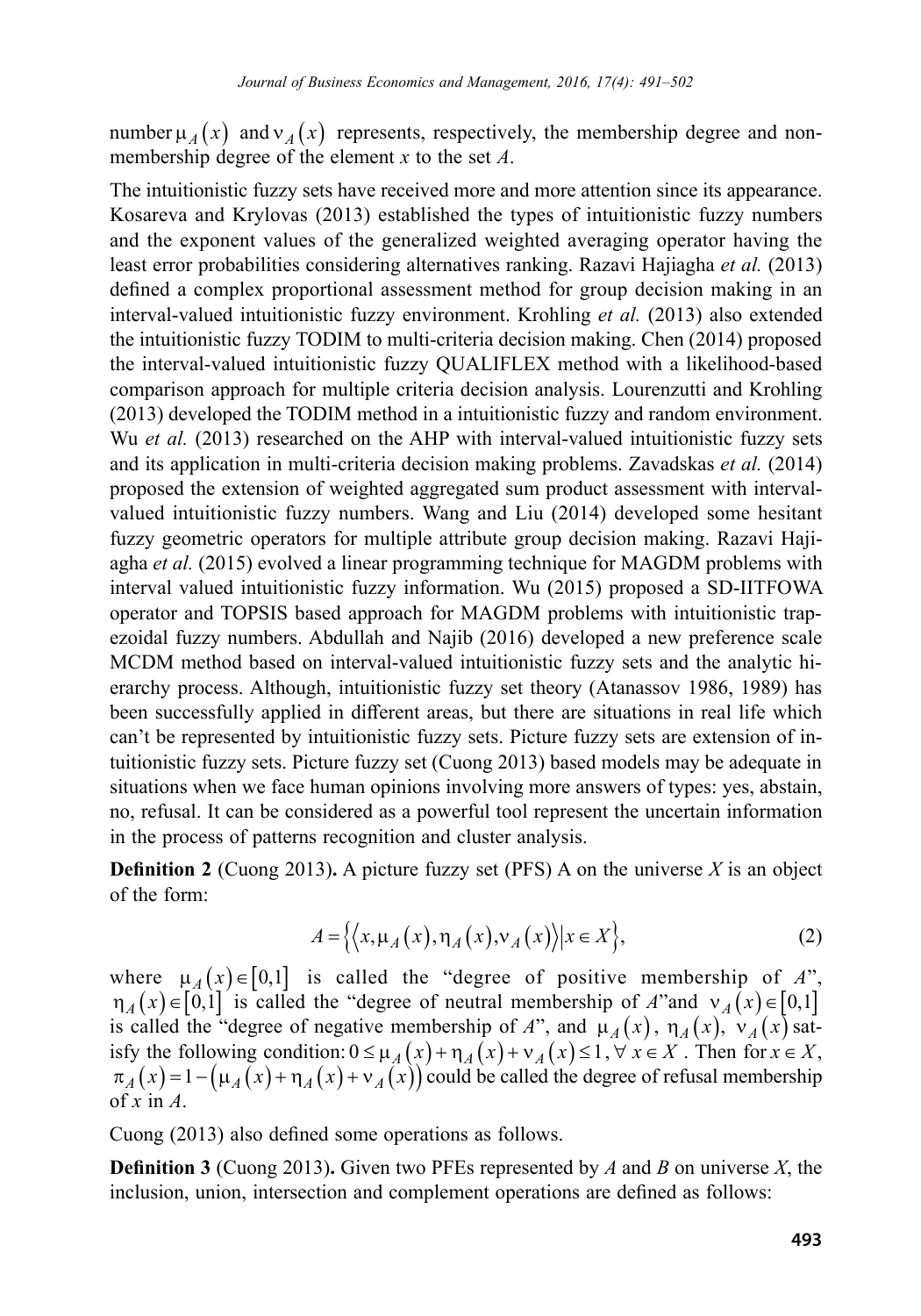(1) 
$$
A \subseteq B
$$
, if  $\mu_A(x) \le \mu_B(x)$ ,  $\eta_A(x) \le \eta_B(x)$  and  $\nu_A(x) \ge \nu_B(x)$ ,  $\forall x \in X$ ,

$$
(2) \quad A \cup B = \left\{ \left( x, \max\left(\mu_A(x), \mu_B(x)\right), \min\left(\eta_A(x), \eta_B(x)\right), \min\left(\nu_A(x), \nu_B(x)\right) \right) \middle| x \in X \right\},\
$$

$$
(3) \ \ A \cap B = \left\{ \left( x, \min\left(\mu_A(x), \mu_B(x)\right), \max\left(\eta_A(x), \eta_B(x)\right), \max\left(\nu_A(x), \nu_B(x)\right) \right) \middle| x \in X \right\},\
$$

$$
(4) \quad \overline{A} = \left\{ \left( x, v_A(x), \eta_A(x), \mu_A(x) \right) \middle| x \in X \right\}.
$$

For convenience, we call  $\alpha = (\mu_{\alpha}, \eta_{\alpha}, v_{\alpha})$  a picture fuzzy number (PFN), where:

$$
\mu_{\alpha} \in [0,1], \eta_{\alpha} \in [0,1], \mathbf{v}_{\alpha} \in [0,1], \mu_{\alpha} + \eta_{\alpha} + \mathbf{v}_{\alpha} \le 1.
$$

#### **2. Cross-entropy between picture fuzzy sets**

In this section, we shall develop the cross-entropy and discrimination information measures between two PFSs based on the extension of the concept of cross-entropy between two fuzzy sets.

To do this, we firstly introduce the concepts of cross-entropy and symmetric discrimination information measures between two fuzzy sets which were proposed by Shang and Jiang (1997).

**Definition 4** (Shang, Jiang 1997). Assume that  $\alpha = (\alpha(x_1), \alpha(x_2), \dots, \alpha(x_n))$ and  $\beta = (\beta (x_1), \beta (x_2), \dots, \beta (x_n))$  are two fuzzy sets in the universe of discourse  $(x_1, x_2, \dots, x_n)$ . The fuzzy cross-entropy of  $\alpha$  from  $\beta$  is defined as follows:

$$
h(\alpha,\beta) = \sum_{j=1}^{n} \left( \alpha(x_j) \ln \frac{\alpha(x_j)}{\frac{1}{2}(\alpha(x_j) + \beta(x_j))} + \left(1 - \alpha(x_j)\right) \ln \frac{1 - \alpha(x_j)}{1 - \frac{1}{2}(\alpha(x_j) + \beta(x_j))} \right),
$$
 (3)

which indicates the degree of discrimination of  $\alpha$  from  $\beta$ .

However,  $h(\alpha, \beta)$  is not symmetric with respect to its arguments. Shang and Jiang (1997) proposed a symmetric discrimination information measure:

$$
I(\alpha, \beta) = h(\alpha, \beta) + h(\beta, \alpha). \tag{4}
$$

Moreover, there are  $I(\alpha, \beta) \ge 0$  and  $I(\alpha, \beta) = 0$  if and only if  $\alpha = \beta$ .

Then, the cross-entropy and symmetric discrimination information measures between two fuzzy sets are extended to these measures between PFSs. In order to do so, let us consider two group of picture fuzzy numbers  $\alpha = (\mu_{\alpha_j}, \eta_{\alpha_j}, v_{\alpha_j})$  and  $\beta = (\mu_{\beta_j}, \eta_{\beta_j}, v_{\beta_j})$ ,  $i = 1, 2, \cdots, n$ .

Thus based on Eq. (3), the amount of information for discrimination of  $\mu_{\alpha_j}$  from  $\mu_{\beta_j}$  $(j = 1, 2, \dots, n)$  can be given by:

$$
C^{\mu}(\alpha, \beta, \mu) = \mu_{\alpha_j} \ln \frac{\mu_{\alpha_j}}{\frac{1}{2} (\mu_{\alpha_j} + \mu_{\beta_j})} + (1 - \mu_{\alpha_j}) \ln \frac{1 - \mu_{\alpha_j}}{1 - \frac{1}{2} (\mu_{\alpha_j} + \mu_{\beta_j})},
$$
(5)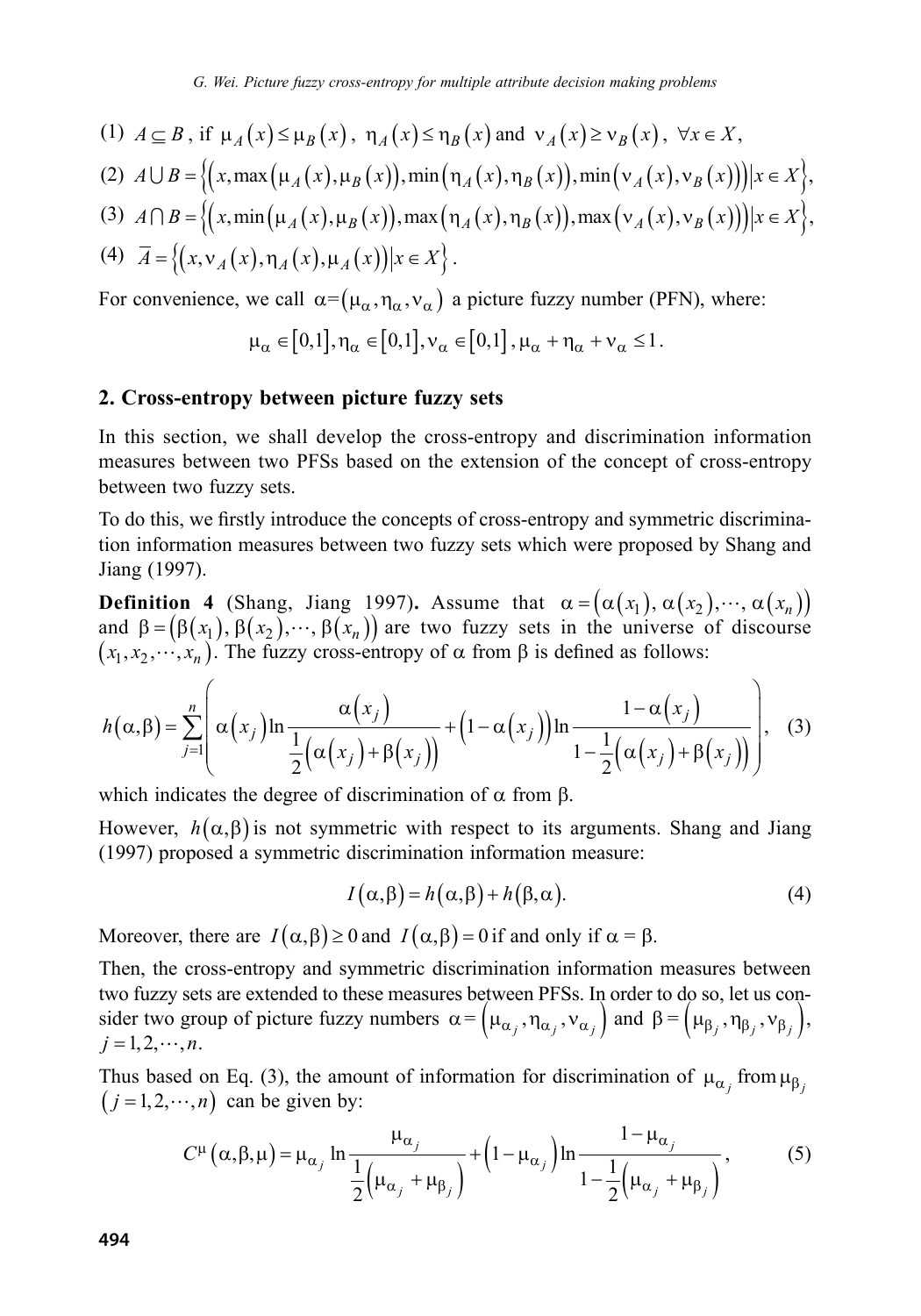Therefore, the expected information based on the single degree of positive membership for discrimination of  $\alpha$  against  $\beta$  is expressed by:

$$
C^{\mu}(\alpha,\beta) = \sum_{j=1}^{n} \left( \mu_{\alpha_j} \ln \frac{\mu_{\alpha_j}}{\frac{1}{2} (\mu_{\alpha_j} + \mu_{\beta_j})} + \left(1 - \mu_{\alpha_j}\right) \ln \frac{1 - \mu_{\alpha_j}}{1 - \frac{1}{2} (\mu_{\alpha_j} + \mu_{\beta_j})} \right). \tag{6}
$$

Similarly, considering the degree of neutral membership and the degree of negative membership, we have the following amounts of information:

$$
C^{\eta}\left(\alpha,\beta\right) = \sum_{j=1}^{n} \left( \eta_{\alpha_j} \ln \frac{\eta_{\alpha_j}}{\frac{1}{2} \left( \eta_{\alpha_j} + \eta_{\beta_j} \right)} + \left(1 - \eta_{\alpha_j}\right) \ln \frac{1 - \eta_{\alpha_j}}{1 - \frac{1}{2} \left( \eta_{\alpha_j} + \eta_{\beta_j} \right)} \right);
$$
 (7)

$$
C^{v}(\alpha,\beta) = \sum_{j=1}^{n} \left( v_{\alpha_j} \ln \frac{v_{\alpha_j}}{\frac{1}{2} (v_{\alpha_j} + v_{\beta_j})} + \left( 1 - v_{\alpha_j} \ln \frac{1 - v_{\alpha_j}}{1 - \frac{1}{2} (v_{\alpha_j} + v_{\beta_j})} \right) \right).
$$
 (8)

Hence, a novel picture fuzzy cross-entropy measure between  $\alpha$  and  $\beta$  is obtained as the sum of the three amounts:

$$
C(\alpha, \beta) = \sum_{j=1}^{n} \left( \mu_{\alpha_j} \ln \frac{\mu_{\alpha_j}}{\frac{1}{2} (\mu_{\alpha_j} + \mu_{\beta_j})} + (1 - \mu_{\alpha_j}) \ln \frac{1 - \mu_{\alpha_j}}{1 - \frac{1}{2} (\mu_{\alpha_j} + \mu_{\beta_j})} \right) + \sum_{j=1}^{n} \left( \eta_{\alpha_j} \ln \frac{\eta_{\alpha_j}}{\frac{1}{2} (\eta_{\alpha_j} + \eta_{\beta_j})} + (1 - \eta_{\alpha_j}) \ln \frac{1 - \eta_{\alpha_j}}{1 - \frac{1}{2} (\eta_{\alpha_j} + \eta_{\beta_j})} \right) + \sum_{j=1}^{n} \left( v_{\alpha_j} \ln \frac{v_{\alpha_j}}{\frac{1}{2} (v_{\alpha_j} + v_{\beta_j})} + (1 - v_{\alpha_j}) \ln \frac{1 - v_{\alpha_j}}{1 - \frac{1}{2} (v_{\alpha_j} + v_{\beta_j})} \right),
$$
(9)

which also indicates discrimination degree of  $\alpha$  from  $\beta$ . According to Shannon's (1948) inequality, one can easily prove that  $C(\alpha, \beta) \ge 0$  and  $C(\alpha, \beta) = 0$  if and only if  $\alpha = \beta$ . Then,  $C(\alpha, \beta)$  is not symmetric. So it should be modified to a symmetric discrimination information measure for PFSs as:

$$
D(\alpha, \beta) = C(\alpha, \beta) + C(\beta, \alpha).
$$
 (10)

The larger the difference between  $\alpha$  and  $\beta$  is, the larger  $D(\alpha, \beta)$  is.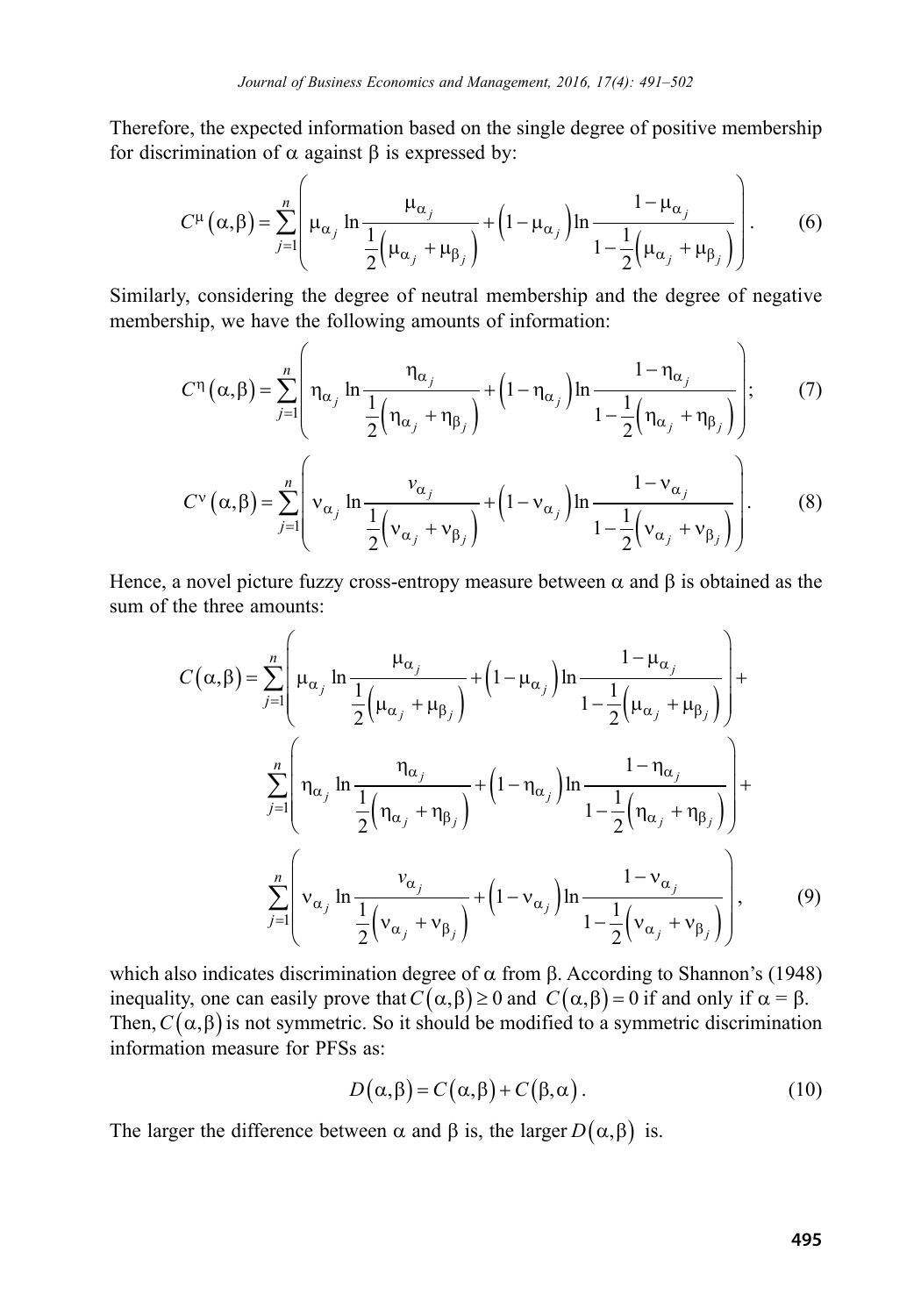If we consider the weights of  $\alpha$  and  $\beta$ , a picture fuzzy weighted cross-entropy measure between  $\alpha$  and  $\beta$  is proposed as follows:

$$
C_{\omega}(\alpha,\beta) = \sum_{j=1}^{n} \omega_{j} \left( \mu_{\alpha_{j}} \ln \frac{\mu_{\alpha_{j}}}{\frac{1}{2} (\mu_{\alpha_{j}} + \mu_{\beta_{j}})} + (1 - \mu_{\alpha_{j}}) \ln \frac{1 - \mu_{\alpha_{j}}}{1 - \frac{1}{2} (\mu_{\alpha_{j}} + \mu_{\beta_{j}})} \right) + \sum_{j=1}^{n} \omega_{j} \left( \eta_{\alpha_{j}} \ln \frac{\eta_{\alpha_{j}}}{\frac{1}{2} (\eta_{\alpha_{j}} + \eta_{\beta_{j}})} + (1 - \eta_{\alpha_{j}}) \ln \frac{1 - \eta_{\alpha_{j}}}{1 - \frac{1}{2} (\eta_{\alpha_{j}} + \eta_{\beta_{j}})} \right) + \sum_{j=1}^{n} \omega_{j} \left( v_{\alpha_{j}} \ln \frac{v_{\alpha_{j}}}{\frac{1}{2} (v_{\alpha_{j}} + v_{\beta_{j}})} + (1 - v_{\alpha_{j}}) \ln \frac{1 - v_{\alpha_{j}}}{1 - \frac{1}{2} (v_{\alpha_{j}} + v_{\beta_{j}})} \right), \quad (11)
$$

where  $\omega = (\omega_1, \omega_2, \cdots, \omega_n)^T$  is the weight vector of  $\alpha, \beta$  (*j* = 1, 2,  $\cdots$ , *n*), with  $\omega_j \in [0,1]$ ,  $j = 1, 2, \cdots, n,$ 1 1 =  $\sum_{j=1}^{n} \omega_j =$ *j j* ,

which also indicates discrimination degree of  $\alpha$  from  $\beta$ . According to Shannon's inequality (5), one can easily prove that  $C_{\omega}(\alpha, \beta) \ge 0$  and  $C_{\omega}(\alpha, \beta) = 0$  if and only if  $\alpha = \beta$ . Then,  $C_{\omega}(\alpha, \beta)$  is not symmetric. So it should be modified to a symmetric discrimination information measure for PFSs as

$$
D_{\omega}(\alpha, \beta) = C_{\omega}(\alpha, \beta) + C_{\omega}(\beta, \alpha). \tag{12}
$$

The larger the difference between  $\alpha$  and  $\beta$  is, the larger  $D_{\alpha}(\alpha, \beta)$  is.

### **3. Models for multiple attribute decision making based on cross-entropy with picture fuzzy information**

Based on cross-entropy with picture fuzzy information, in this section, we shall propose the corresponding model for multiple attribute decision making with picture fuzzy information. Let  $A = \{A_1, A_2, \dots, A_m\}$  be a discrete set of alternatives, and  $G = \{G_1, G_2, \dots, G_n\}$  be the set of attributes,  $\omega = (\omega_1, \omega_2, \dots, \omega_n)$  is the weighting vector of the attribute  $G_j$   $(j = 1, 2, \dots, n)$ , where  $\omega_j \in [0,1]$ ,  $\sum_{j=1}^{n} \omega_j = 1$  $\tilde{R} = (\tilde{r}_{ij})_{m \times n} = (\mu_{ij}, \eta_{ij}, \nu_{ij})_{m \times n}$  is the picture fuzzy decision matrix, where  $\mu_{ij}$  indicates  $j = 1$ . Suppose that the degree of positive membership that the alternative  $A_i$  satisfies the attribute  $G_j$  given by the decision maker,  $\eta_{ij}$  indicates the degree of neutral membership that the alternative  $A_i$  doesn't satisfy the attribute  $G_j$ ,  $v_{ij}$  indicates the degree that the alternative  $A_i$  doesn't satisfy the attribute  $G_j$  given by the decision maker,  $\mu_{ij} \in [0,1]$ ,  $\eta_{ij} \in [0,1]$ ,  $\nu_{ij} \in [0,1]$ ,  $\mu_{ij} + \eta_{ij} + \nu_{ij} \leq 1$ ,  $\pi_{ij} = 1 - (\mu_{ij} + \eta_{ij} + \nu_{ij})$   $i = 1, 2, \dots, m, j = 1, 2, \dots, n$ .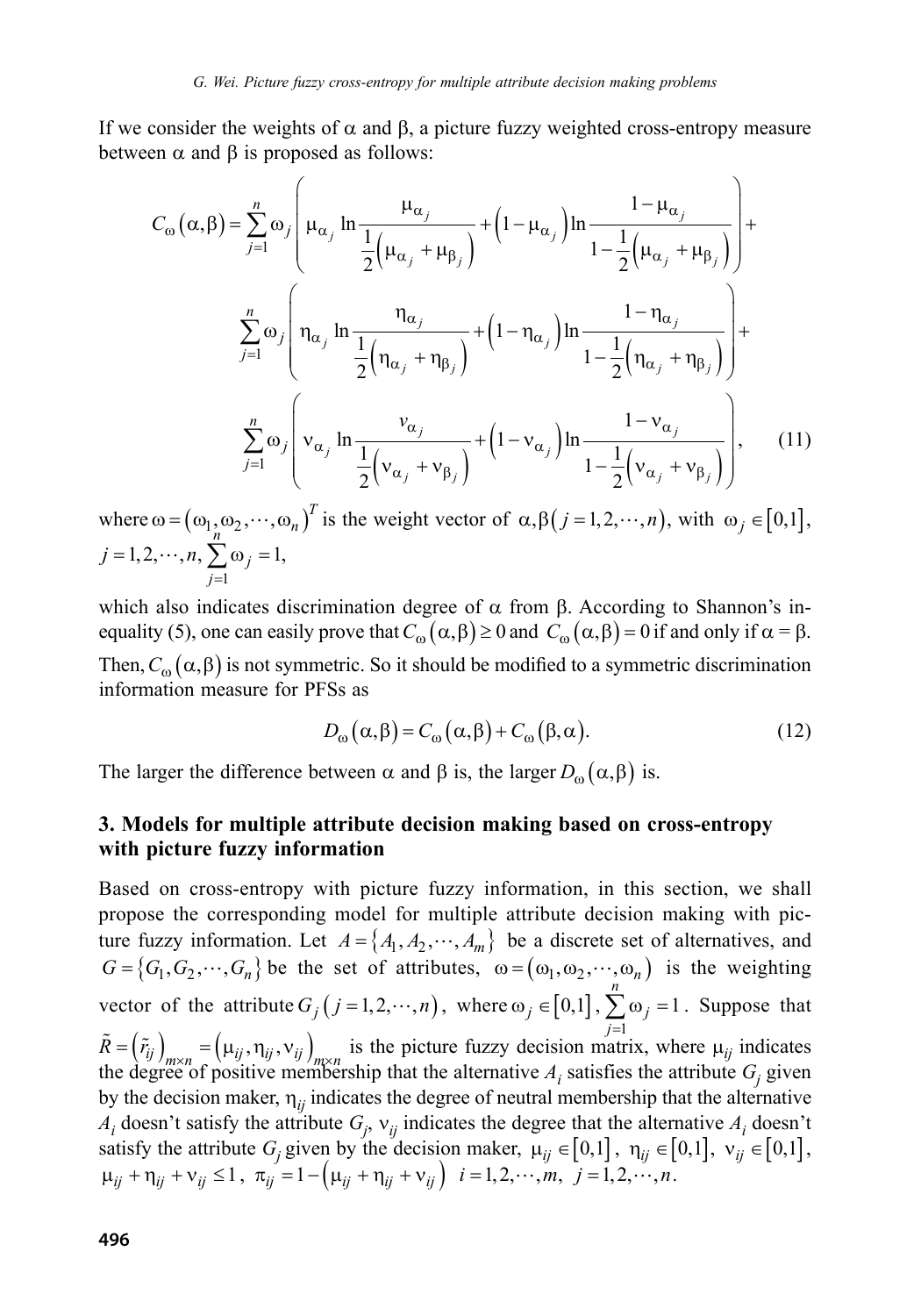In multiple attribute decision-making environments, the concept of ideal point has been used to help identify the best alternative in the decision set. Although the ideal alternative does not exist in real world, it does provide a useful theoretical construct against which to evaluate alternatives. Hence, we can define an ideal attribute value in the ideal alternative *A*+.

Let 
$$
\tilde{r}_j^+ = (\mu_j^+, \eta_j^-, v_j^+) (j = 1, 2, \dots, n)
$$
, where  
\n
$$
\mu_j^+ = \max_i {\mu_{ij}} , \eta_j^+ = \min_i {\eta_{ij}} , v_j^+ = \min_i {\nu_{ij}} ,
$$
\n
$$
\pi_j^+ = 1 - \mu_j^+ - \eta_j^+ - v_j^+ = 1 - \max_i {\mu_{ij}} - \min_i {\eta_{ij}} - \min_i {\nu_{ij}} , j = 1, 2, \dots, n. \quad (13)
$$

Then we call:

$$
A^+ = \left(\tilde{r}_1^+, \tilde{r}_2^+, \cdots, \tilde{r}_n^+\right),\tag{14}
$$

the relative picture fuzzy ideal alternative.

In the following, we apply the cross-entropy to the MADM problems with hesitant fuzzy information.

**Step 1.** Define the alternatives  $A_i$  and  $A^+$ :

$$
A_i = ((\mu_{i1}, \eta_{i1}, \nu_{i1}), (\mu_{i2}, \eta_{i2}, \nu_{i2}) \cdots, (\mu_{in}, \eta_{in}, \nu_{in})), i = 1, 2, \cdots, m; \qquad (15)
$$

$$
A^+ = ((\mu_1^+, \eta_1^+, v_1^+), (\mu_2^+, \eta_2^+, v_2^+) \cdots, (\mu_n^+, \eta_n^+, v_n^+));
$$
 (16)

$$
\mu_j^+ = \max_i {\mu_{ij}} , \eta_j^+ = \min_i {\eta_{ij}} , \nu_j^+ = \min_i {\nu_{ij}} , j = 1, 2, \cdots, n .
$$
 (17)

**Step 2.** Calculate t picture fuzzy weighted cross-entropy between alternatives  $A_i$  and  $A^+$ :

$$
C(A_i, A^+) = \sum_{j=1}^n \omega_j \left( \mu_{ij} \ln \frac{\mu_{ij}}{\frac{1}{2} (\mu_{ij} + \mu_j^+)} + (1 - \mu_{ij}) \ln \frac{1 - \mu_{ij}}{1 - \frac{1}{2} (\mu_{ij} + \mu_j^+)} \right) +
$$
  

$$
\sum_{j=1}^n \omega_j \left( n_{ij} \ln \frac{n_{ij}}{\frac{1}{2} (n_{ij} + n_j^+)} + (1 - n_{ij}) \ln \frac{1 - n_{ij}}{1 - \frac{1}{2} (n_{ij} + n_j^+)} \right) +
$$
  

$$
\sum_{j=1}^n \omega_j \left( v_{ij} \ln \frac{v_{ij}}{\frac{1}{2} (v_{ij} + v_j^+)} + (1 - v_{ij}) \ln \frac{1 - v_{ij}}{1 - \frac{1}{2} (v_{ij} + v_j^+)} \right)
$$
  
 $i = 1, 2, \dots, m.$  (18)

 best one can be easily identified as well.**Step 3.** Rank all the alternatives  $A_i$  ( $i = 1, 2, \dots, m$ ) and select the best one(s) in accordance with  $C(A_i, A^+)$  ( $i = 1, 2, \dots, m$ ). The smaller the value of  $C(A_i, A^+)$  is, the better the alternative  $A_i$  is. In this case, the alternative  $A_i$  is close to the ideal alternative  $A^+$ . Through the weighted cross-entropy  $C(A_i, A^+)$  ( $i = 1, 2, \dots, m$ ) between each alternative and the ideal alternative, the ranking order of all alternatives can be determined and the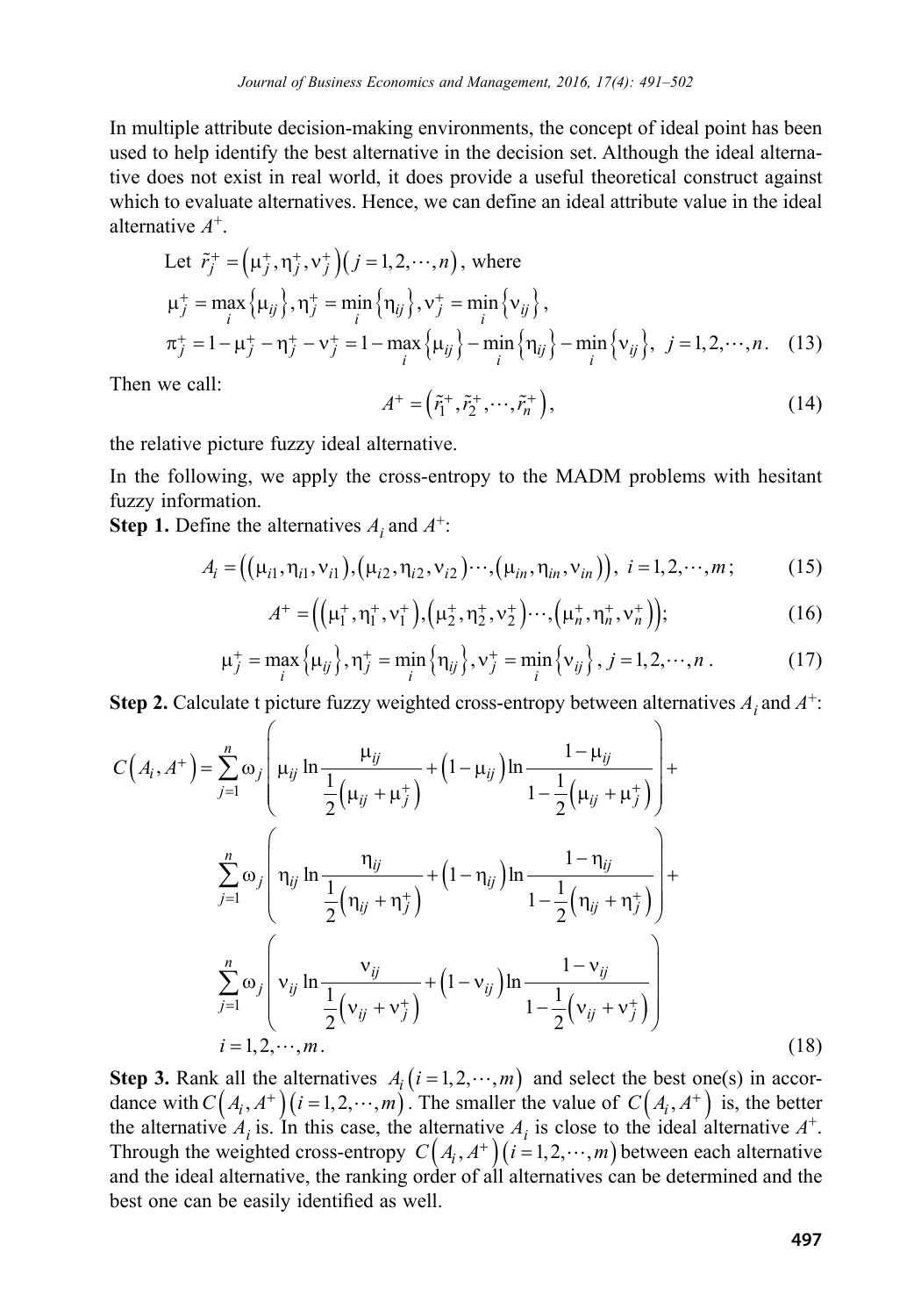#### **4. Numerical example**

Thus, in this section we shall present a numerical example for potential evaluation of emerging technology commercialization with picture fuzzy information in order to illustrate the method proposed in this paper. Let us suppose there is a problem to deal with the potential evaluation of emerging technology commercialization which is classical multiple attribute decision making problems. There is a panel with five possible emerging technology enterprises  $A_i$  ( $i = 1, 2, 3, 4, 5$ ) to select. The experts selects six attribute to evaluate the five possible emerging technology enterprises: 1)  $G<sub>1</sub>$  is the technical advancement; 2)  $G_2$  is the potential market and market risk; 3)  $G_3$  is the industrialization infrastructure; 4)  $G_4$  is the development of science and technology; 5)  $G_5$  is the financial conditions; 6)  $G_6$  is the employment creation. In order to avoid influence each other, the decision makers are required to evaluate the five possible emerging technology enterprises  $A_i$  (*i* = 1, 2, 3, 4, 5) under the above six attributes and the decision matrix  $\tilde{R} = (\tilde{r}_{ij})_{5 \times 6}$ is presented in Table 1, where  $\tilde{r}_{ij}$  ( $i = 1, 2, 3, 4, 5, j = 1, 2, 3, 4, 5, 6$ ) are in the form of PFNs. The weight vector of  $x_i$   $(i = 1, 2, \dots, 6)$  is:  $\omega = (0.12, 0.25, 0.09, 0.16, 0.20, 0.18)$ <sup>T</sup>.

Table 1. The picture fuzzy decision matrix

|         | $A_1$              | A <sub>2</sub>     | $A_3$              | $A_4$              | $A_5$              |
|---------|--------------------|--------------------|--------------------|--------------------|--------------------|
| $x_1$   | (0.53, 0.33, 0.09) | (0.73, 0.12, 0.08) | (0.91, 0.03, 0.02) | (0.85, 0.09, 0.05) | (0.90, 0.05, 0.02) |
| $x_{2}$ | (0.89, 0.08, 0.03) | (0.13, 0.64, 0.21) | (0.07, 0.09, 0.05) | (0.74, 0.16, 0.10) | (0.68, 0.08, 0.21) |
| $x_3$   | (0.42, 0.35, 0.18) | (0.03, 0.82, 0.13) | (0.04, 0.85, 0.10) | (0.02, 0.89, 0.05) | (0.05, 0.87, 0.06) |
| $x_4$   | (0.08, 0.89, 0.02) | (0.73, 0.15, 0.08) | (0.68, 0.26, 0.06) | (0.08, 0.84, 0.06) | (0.13, 0.75, 0.09) |
| $x_{5}$ | (0.33, 0.51, 0.12) | (0.52, 0.31, 0.16) | (0.15, 0.76, 0.07) | (0.16, 0.71, 0.05) | (0.15, 0.73, 0.08) |
| $x_6$   | (0.17, 0.53, 0.13) | (0.51, 0.24, 0.21) | (0.31, 0.39, 0.25) | (0.81, 0.15, 0.09) | (0.91, 0.03, 0.05) |

To get the most desirable emerging technology enterprises, the following steps are involved:

**Step 1.** Based on the Table 1, we denote the five possible emerging technology enterprises  $A_i$  ( $i = 1, 2, 3, 4, 5$ ) by:

 $A_{\rm l}$  = {(0.53,0.33,0.09),(0.89,0.08,0.03),(0.42,0.35,0.18)  $(0.08, 0.89, 0.02), (0.33, 0.51, 0.12), (0.17, 0.53, 0.13)$ ;  $A_2 = \{(0.73, 0.12, 0.08), (0.13, 0.64, 0.21), (0.03, 0.82, 0.13)\}$  $(0.73, 0.15, 0.08), (0.52, 0.31, 0.16), (0.51, 0.24, 0.21)$ 

 $A_3 = \{(0.91, 0.03, 0.02), (0.07, 0.09, 0.05), (0.04, 0.85, 0.10)\}$  $(0.68, 0.26, 0.06), (0.15, 0.76, 0.07), (0.31, 0.39, 0.25)$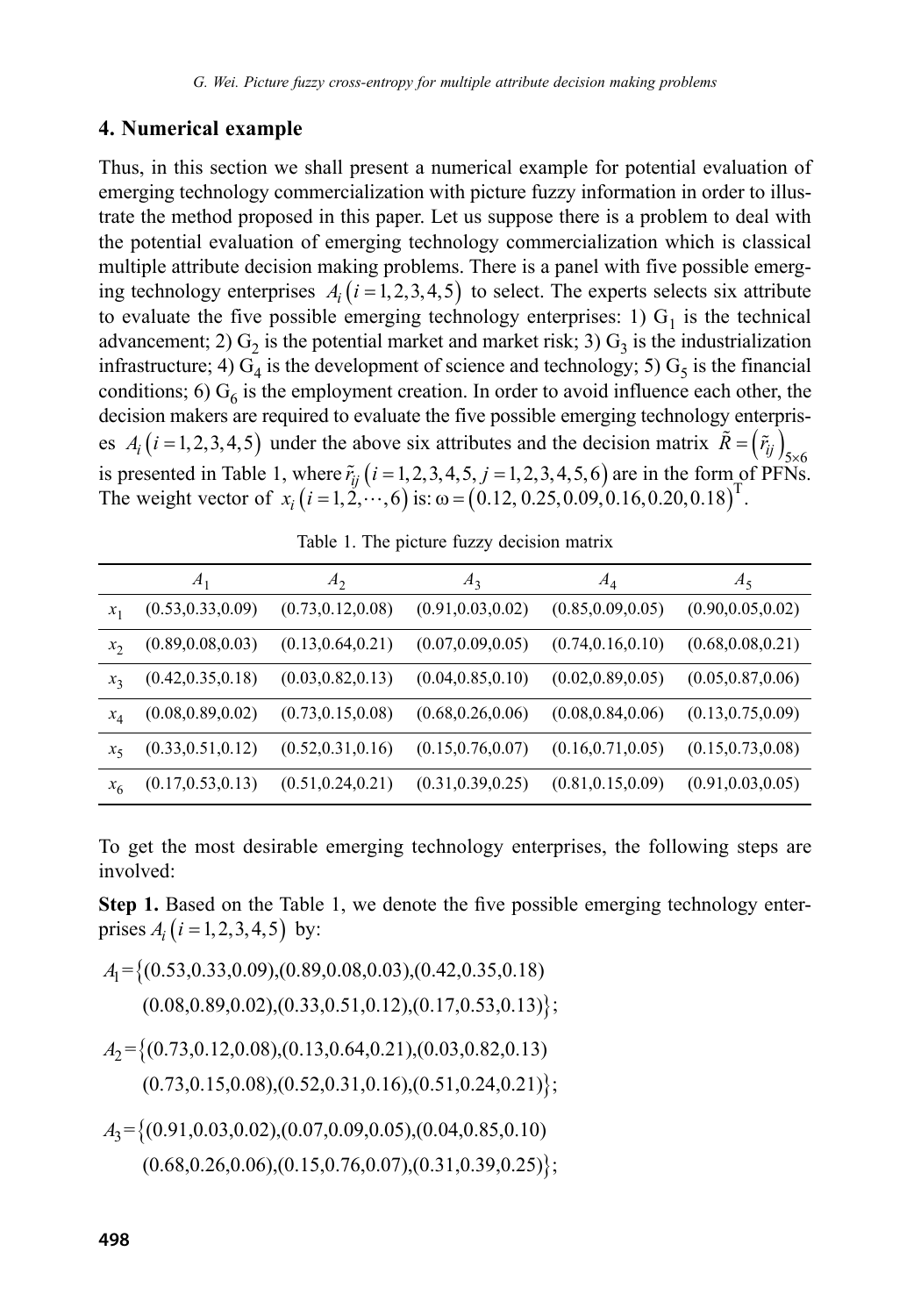$A_4 = \{(0.85, 0.09, 0.05), (0.74, 0.16, 0.10), (0.02, 0.89, 0.05)\}$  $(0.08, 0.84, 0.06), (0.16, 0.71, 0.05), (0.81, 0.15, 0.09)\};$ 

 $A_5 = \{(0.90, 0.05, 0.02), (0.68, 0.08, 0.21), (0.05, 0.87, 0.06)\}$  $(0.13, 0.75, 0.09), (0.15, 0.73, 0.08), (0.91, 0.03, 0.05)$ 

**Step 2.** Based on the Table 1 and Eqs (15)–(17), we can get the RPFIS  $A^+$ :

 $A^+ = \{(0.91, 0.03, 0.02), (0.89, 0.08, 0.03), (0.42, 0.35, 0.05)\}$  $(0.73, 0.15, 0.02), (0.52, 0.31, 0.05), (0.91, 0.03, 0.05)$ 

**Step 3.** Calculate the cross-entropy  $C_{\omega}(A_i, A^+)$  between  $A_i$   $(i=1,2,3,4,5)$  and the RPFIS  $A^+$  by using Eq. (18):

$$
C_{\omega}(A_1, A^+) = 0.202, C_{\omega}(A_2, A^+) = 0.192, C_{\omega}(A_3, A^+) = 0.225,
$$
  

$$
C_{\omega}(A_4, A^+) = 0.167, C_{\omega}(A_5, A^+) = 0.144.
$$

**Step 4.** Rank the emerging technology enterprises  $A_i$  ( $i = 1, 2, 3, 4, 5$ ) in accordance with the cross-entropy  $C_{\omega}(A_i, A^+)(i = 1,2,3,4,5)$ :

$$
A_5 \succ A_4 \succ A_2 \succ A_1 \succ A_3.
$$

Thus, the most desirable emerging technology enterprise is  $A_5$ .

#### **Conclusions**

The proposed method differs from previous approaches for fuzzy multiple attribute decision making not only due to the fact that the proposed method use the picture fuzzy set theory, but also due to the consideration of the degree of neutral membership besides degree of positive membership and degree of negative membership in the evaluation of the alternative with respect to attribute, which makes it have more feasible and practical than other traditional decision making methods in real decision making problems. Therefore, its advantage is easily reflecting the ambiguous nature of subjective judgments because the picture fuzzy sets are suitable for capturing imprecise, uncertain, and inconsistent information in the multiple attribute decision making analysis. In this paper, we investigate the multiple attribute decision making problems with picture fuzzy information. The advantage of picture fuzzy set is easily reflecting the ambiguous nature of subjective judgments because the picture fuzzy sets are suitable for capturing imprecise, uncertain, and inconsistent information in the multiple attribute decision making analysis. Thus, the cross entropy of picture fuzzy sets, called picture fuzzy cross entropy, is proposed as an extension of the cross entropy of fuzzy sets. Then, a multiple attribute decision making method based on the proposed picture fuzzy cross entropy is established in which attribute values for alternatives are picture fuzzy numbers. In decision making process, we utilize the picture fuzzy weighted cross entropy between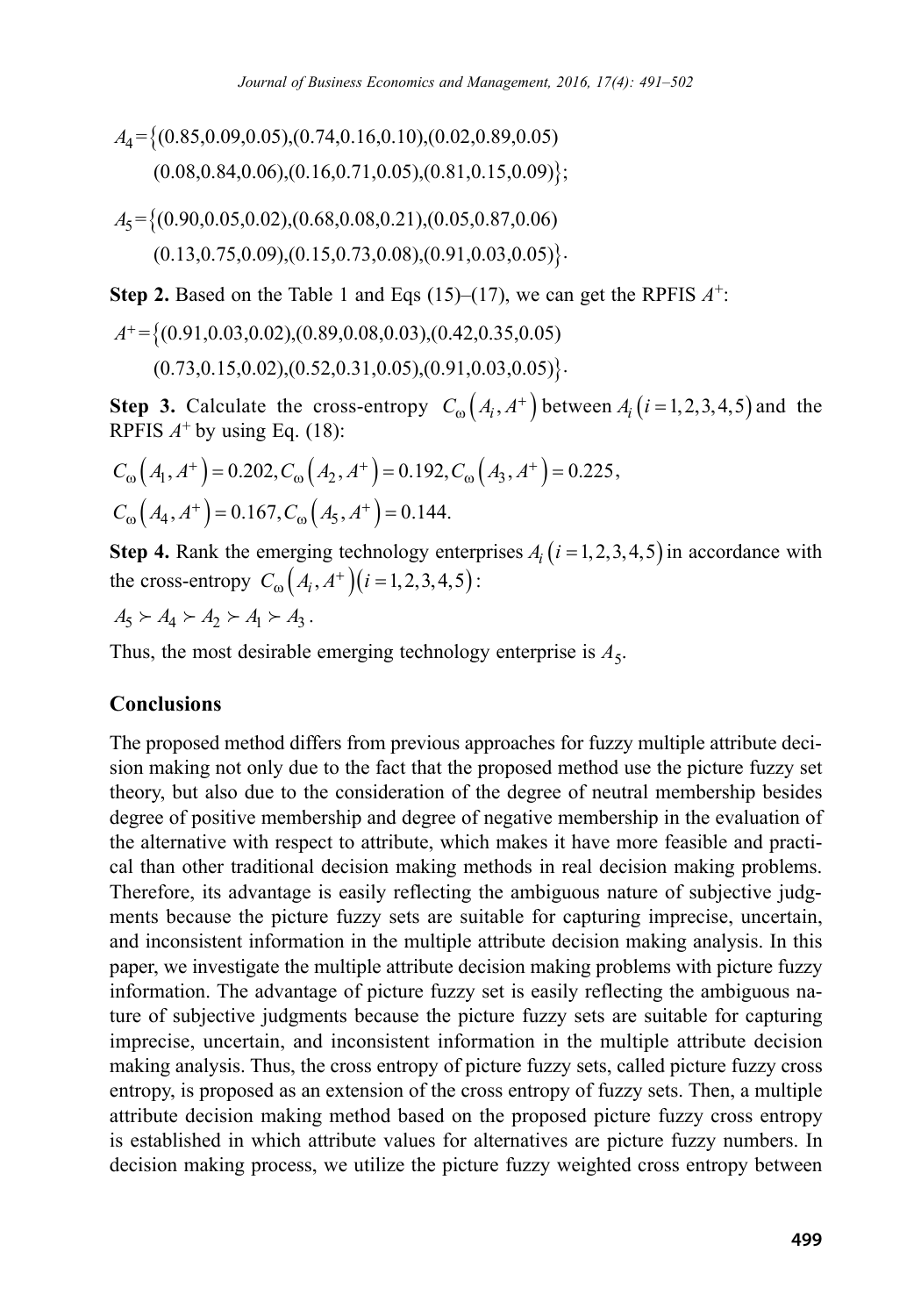the ideal alternative and an alternative to rank the alternatives corresponding to the cross entropy values and to select the most desirable one(s). In the future, we shall investigate picture fuzzy multiple attribute group decision making problems and apply the picture fuzzy cross-entropy to solve practical applications in other areas such as expert system, information fusion system, and medical diagnoses.

## **Acknowledgments**

The work was supported by the National Natural Science Foundation of China under Grant No. 61174149 and 71571128 and the Humanities and Social Sciences Foundation of Ministry of Education of the People's Republic of China (No.14YJCZH082, 15XJA630006) and the construction plan of scientific research innovation team for colleges and universities in Sichuan Province (15TD0004).

# **References**

Abdullah, L.; Najib, L. 2016. A new preference scale MCDM method based on interval-valued intuitionistic fuzzy sets and the analytic hierarchy process, *Soft Computing* 20(2): 511–523. http://dx.doi.org/10.1007/s00500-014-1519-y

Atanassov, K.1986. Intuitionistic fuzzy sets, *Fuzzy Sets and Systems* 20: 87–96. http://dx.doi.org/10.1016/S0165-0114(86)80034-3

Atanassov, K. 1989. More on intuitionistic fuzzy sets, *Fuzzy Sets and Systems* 33: 37–46. http://dx.doi.org/10.1016/0165-0114(89)90215-7

Chen, T. Y. 2014. Interval-valued intuitionistic fuzzy QUALIFLEX method with a likelihoodbased comparison approach for multiple criteria decision analysis, *Information Sciences* 261: 149–169. http://dx.doi.org/10.1016/j.ins.2013.08.054

Cuong, B. 2013. Picture fuzzy sets-first results, part 1, in *Seminar "Neuro-Fuzzy Systems with Applications"*. Institute of Mathematics, Hanoi.

Deluca, A.; Fernuni, S. 1972. A definition of non-probabilistic entropy in the setting of fuzzy sets theory, *Information and Control* 20: 301–312. http://dx.doi.org/10.1016/S0019-9958(72)90199-4

Kosareva, N.; Krylovas, A. 2013. Comparison of accuracy in ranking alternatives performing generalized fuzzy average functions, *Technological and Economic Development of Economy* 19(1): 162–187. http://dx.doi.org/10.3846/20294913.2012.763072

Krohling, R. A.; Pacheco, A. G. C.; Siviero, A. L. T. 2013. IF-TODIM: an intuitionistic fuzzy TODIM to multi-criteria decision making, *Knowledge-Based Systems* 53: 142–146. http://dx.doi.org/10.1016/j.knosys.2013.08.028

Kullback, S.; Leibler, R. A. 1951. On information and sufficiency, *Annals of the Institute of Statistical Mathematics* 4: 99–111. http://dx.doi.org/10.1214/aoms/1177729694

Lin, J. 1991. Divergence measures based on Shannon entropy, *IEEE Transactions on Information Theory* 37: 145–151. http://dx.doi.org/10.1109/18.61115

Lourenzutti, R.; Krohling, R. A. 2013. A study of TODIM in a intuitionistic fuzzy and random environment, *Expert Systems with Applications* 40(16): 6459–6468. http://dx.doi.org/10.1016/j.eswa.2013.05.070

Razavi Hajiagha, S. H.; Hashemi, S. S.; Zavadskas, E. K. 2013. A complex proportional assessment method for group decision making in an interval-valued intuitionistic fuzzy environment, *Technological and Economic Development of Economy* 19(1): 22–37. http://dx.doi.org/10.3846/20294913.2012.762953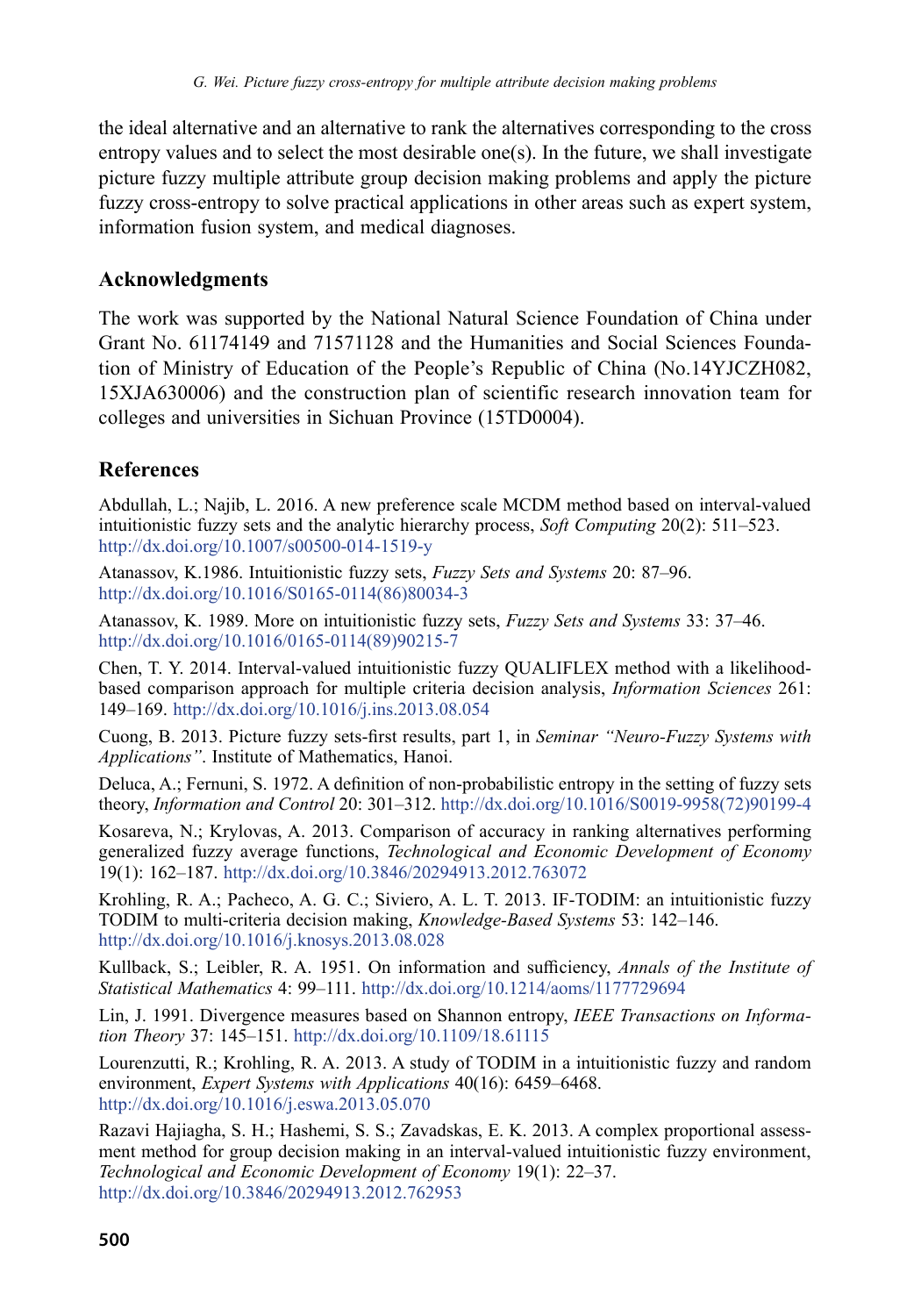Razavi Hajiagha, S. H.; Mahdiraji, H. A.; Hashemi, S. A.; Zavadskas, E. K. 2015. Evolving a linear programming technique for MAGDM problems with interval valued intuitionistic fuzzy information, *Expert Systems with Applications* 42(23): 9318–9325. http://dx.doi.org/10.1016/j.eswa.2015.07.067

Shang, X. G.; Jiang, W. S. 1997. A note on fuzzy information measures, *Pattern Recognition Letters* 18: 425–432. http://dx.doi.org/10.1016/S0167-8655(97)00028-7

Shannon, C. E. 1948. A mathematical theory of communication, *Bell System Technical Journal* 27: 379–423. http://dx.doi.org/10.1002/j.1538-7305.1948.tb01338.x

Singh, P. 2014. Correlation coefficients for picture fuzzy sets, *Journal of Intelligent & Fuzzy Systems* 27: 2857–2868.

Son, L. H. 2015. DPFCM: a novel distributed picture fuzzy clustering method on picture fuzzy sets, *Expert System with Applications* 2: 51–66. http://dx.doi.org/10.1016/j.eswa.2014.07.026

Thong, N. T. 2015. HIFCF: an effective hybrid model between picture fuzzy clustering and intuitionistic fuzzy recommender systems for medical diagnosis, *Expert Systems with Applications* 42(7): 3682–3701. http://dx.doi.org/10.1016/j.eswa.2014.12.042

Thong, P. H.; Son, L. H. 2015. A new approach to multi-variables fuzzy forecasting using picture fuzzy clustering and picture fuzzy rules interpolation method, in 6th *International Conference on Knowledge and Systems Engineering (KSE 2014)*, 9–10 October 2014, Hanoi, Vietnam, 679–690. http://dx.doi.org/10.1007/978-3-319-11680-8\_54

Vlachos, I. K.; Sergiadis, G. D. 2007. Intuitionistic fuzzy information-applications to pattern recognition, *Pattern Recognition Letters* 28: 197–206. http://dx.doi.org/10.1016/j.patrec.2006.07.004

Wang, W. Z.; Liu, X. W. 2014. Some hesitant fuzzy geometric operators and their application to multiple attribute group decision making, *Technological and Economic Development of Economy* 20(3): 371–390. http://dx.doi.org/10.3846/20294913.2013.877094

Wu, J. 2015. A SD-IITFOWA operator and TOPSIS based approach for MAGDM problems with intuitionistic trapezoidal fuzzy numbers, *Technological and Economic Development of Economy* 21(1): 28–47. http://dx.doi.org/10.3846/20294913.2014.946982

Wu, J.; Huang, H. B.; Cao, Q. W. 2013. Research on AHP with interval-valued intuitionistic fuzzy sets and its application in multi-criteria decision making problems, *Applied Mathematical Modelling* 37(24): 9898–9906. http://dx.doi.org/10.1016/j.apm.2013.05.035

Xia, M. M.; Xu, Z. S. 2012. Entropy/cross entropy-based group decision making under intuitionistic fuzzy environment, *Information Fusion* 13: 31–47. http://dx.doi.org/10.1016/j.inffus.2010.12.001

Xu, Z. S.; Xia, M. M. 2012. Hesitant fuzzy entropy and cross-entropy and their use in multiattribute decision-making, *International Journal of Intelligent Systems* 27: 799–822. http://dx.doi.org/10.1002/int.21548

Ye, J. 2009a. Fault diagnosis of turbine based on fuzzy cross entropy of vague sets, *Expert Systems with Applications* 36: 8103–8106. http://dx.doi.org/10.1016/j.eswa.2008.10.017

Ye, J. 2009b. Multicriteria fuzzy decision-making method based on the intuitionistic fuzzy crossentropy, in Y. C. Tang, J. Lawry, V. N. Huynh (Eds.). *Proceedings in International Conference on Intelligent Human-Machine Systems and Cybernetics*, 1: IEEE Computer Society, 59–61. http://dx.doi.org/10.1109/ihmsc.2009.23

Ye, J. 2011. Fuzzy cross entropy of interval-valued intuitionistic fuzzy sets and its optimal decision-making method based on the weights of alternatives, *Expert Systems with Applications* 38: 6179–6183. http://dx.doi.org/10.1016/j.eswa.2010.11.052

Zadeh, L. A. 1965. Fuzzy sets, *Information Control* 8: 338–353. http://dx.doi.org/10.1016/S0019-9958(65)90241-X